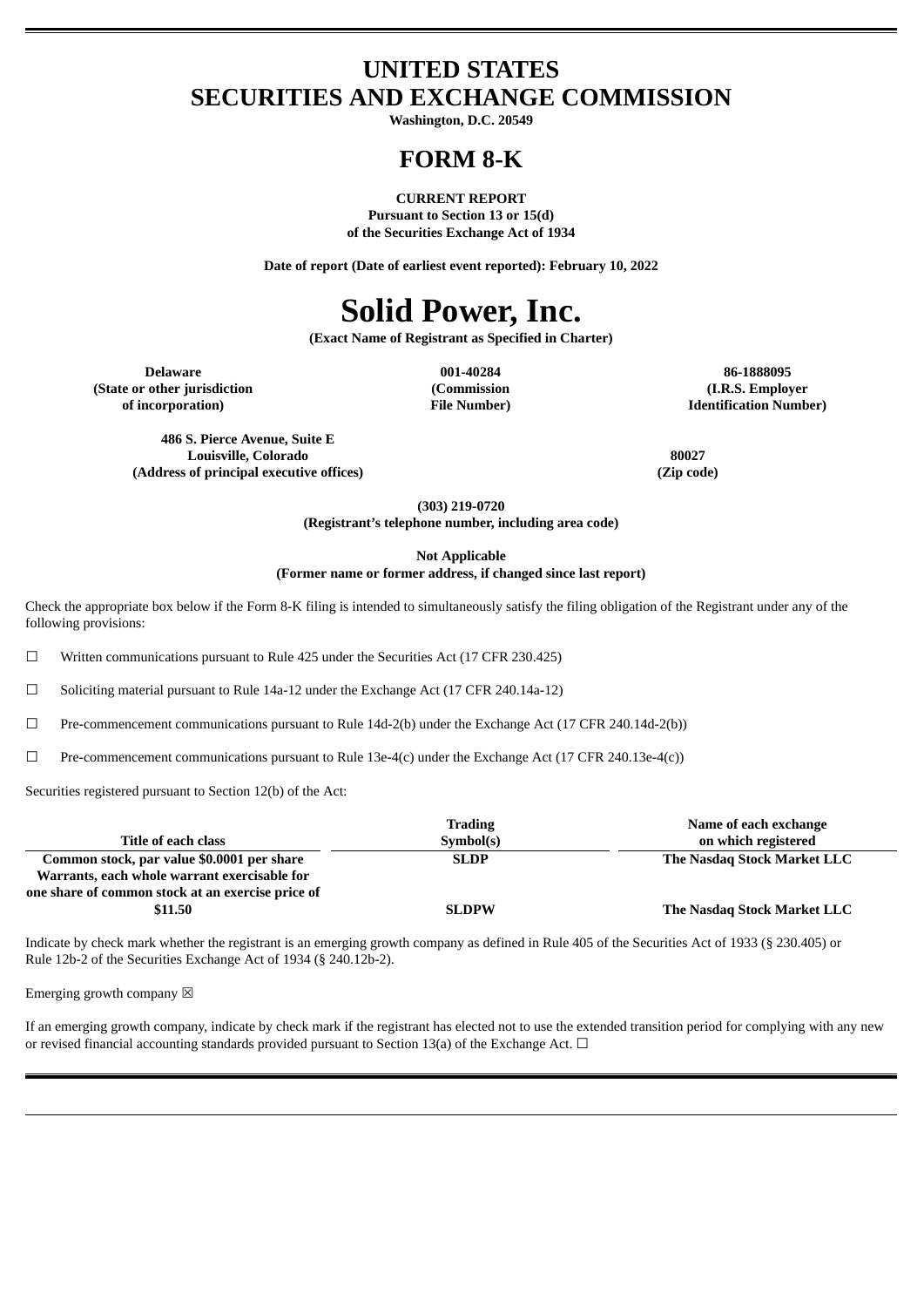#### Item 5.02 Departure of Directors or Certain Officers; Election of Directors; Appointment of Certain Officers; Compensatory Arrangements **of Certain Officers.**

Effective on February 10, 2022, the Board of Directors (the "Board") of Solid Power, Inc. (the "Company") increased the size of the Board from eight directors to nine directors and filled the newly created vacancy by appointing Aleksandra Miziolek as a director of the Company. The Board designated Ms. Miziolek as a Class II director, to serve until the Company's 2023 annual meeting of stockholders. Ms. Miziolek was also appointed to the Compensation Committee of the Board and the Nominating and Corporate Governance Committee of the Board.

Ms. Miziolek will be compensated in accordance with the Company's outside director compensation policy, which has previously been filed with the Securities and Exchange Commission (the "SEC"). In addition, the Company and Ms. Miziolek entered into the Company's standard indemnification agreement, the form of which has previously been filed with the SEC.

There have been no transactions with the Company and there are currently no proposed transactions with the Company that would be required to be disclosed under Item 404(a) of Regulation S-K. No arrangement or understanding exists between Ms. Miziolek and any other person pursuant to which Ms. Miziolek was selected as a director of the Company.

#### **Item 8.01 Other Events.**

(1) On February 14, 2022, the Company issued a press release announcing Ms. Miziolek's appointment to the Board. The full text of the press release is filed as Exhibit 99.1 to this Current Report on Form 8-K and is incorporated herein by reference. Internet addresses in the press release are for informational purposes only and are not intended to be hyperlinks to other information of the Company.

(2) Solid Power's annual meeting of stockholders will be held on May 25, 2022 at 10:00 a.m. Mountain time in a virtual meeting format. March 31, 2022 has been established as the record date for the determination of the stockholders entitled to vote at the annual meeting.

#### **Item 9.01 Financial Statements and Exhibits.**

**(d) Exhibits.**

See the Exhibit index below, which is incorporated herein by reference.

| <b>Exhibit</b> |                                                                              |
|----------------|------------------------------------------------------------------------------|
| No.            | <b>Description</b>                                                           |
| 99.1           | Press Release, dated February 14, 2022.                                      |
| 104            | Cover Page Interactive Data File (embedded within the Inline XBRL document). |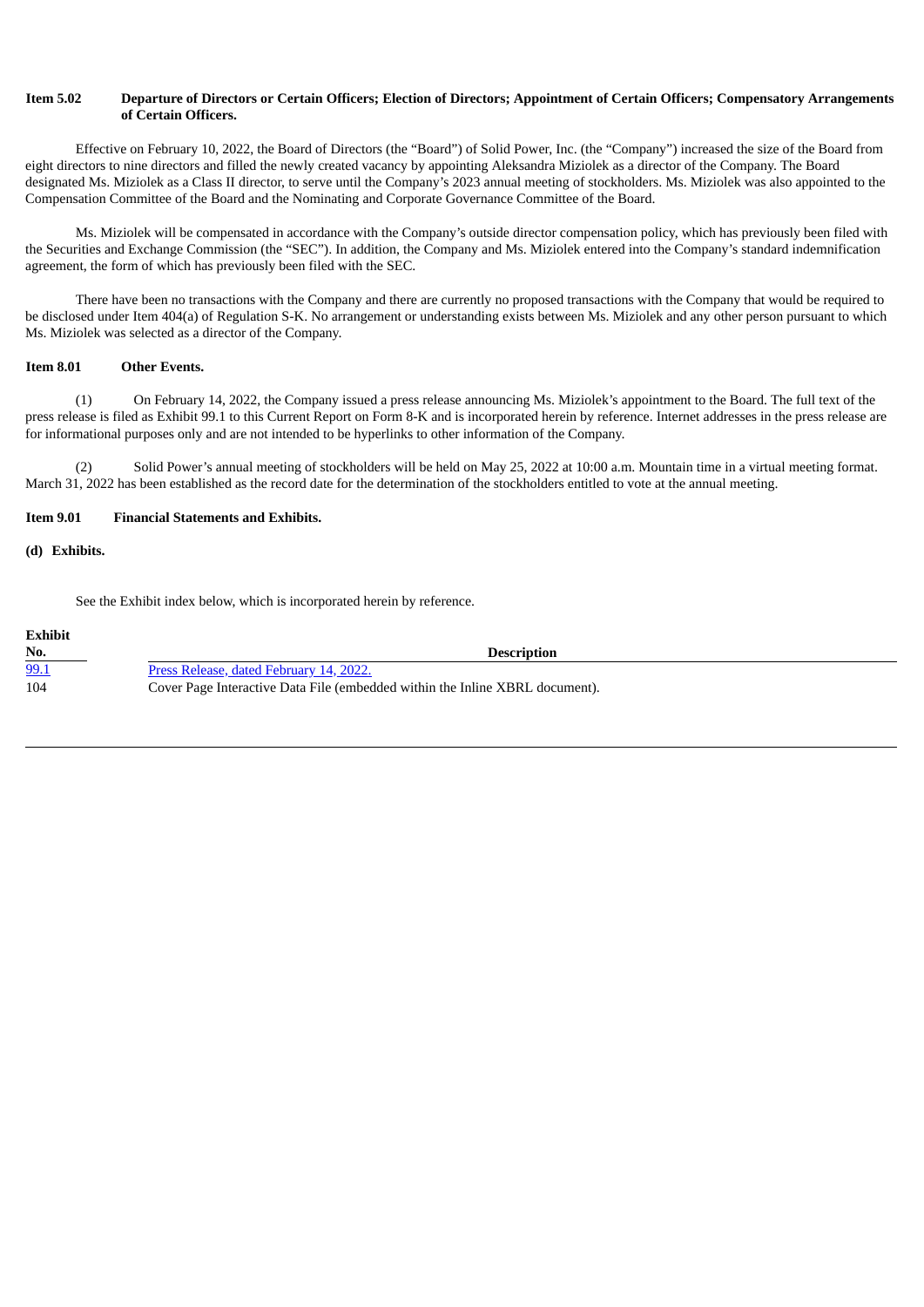#### **SIGNATURE**

Pursuant to the requirements of the Securities Exchange Act of 1934, the registrant has duly caused this report to be signed on its behalf by the undersigned, hereunto duly authorized.

Dated: February 14, 2022

SOLID POWER, INC.

By: /s/ James Liebscher

Name: James Liebscher Title: Chief Legal Officer and Secretary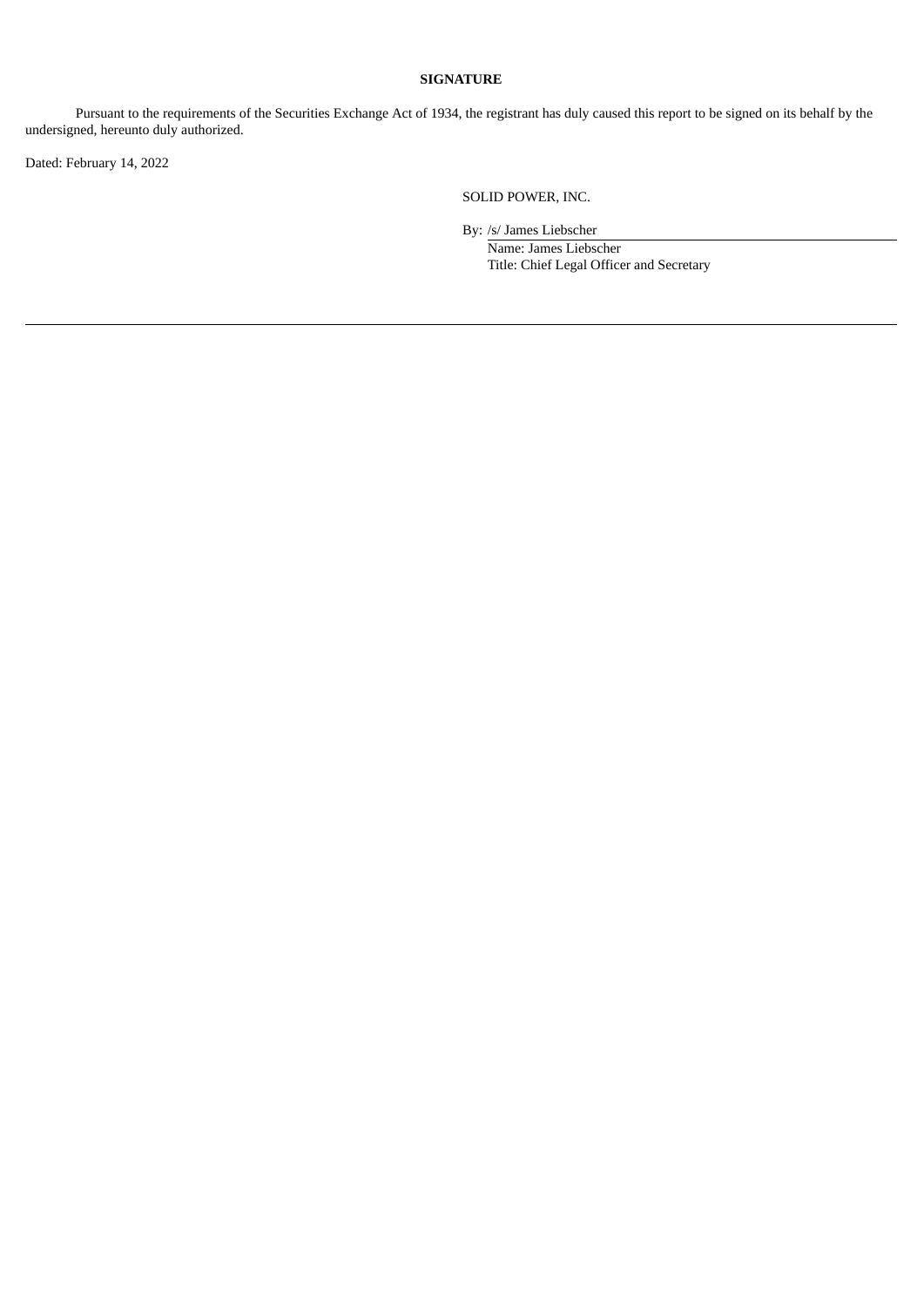# <span id="page-3-0"></span>**Solid Power**

#### **Solid Power Appoints Former Cooper-Standard Holdings SVP, Chief Transformation Officer and General Counsel, Aleksandra Miziolek to Board of Directors**

Miziolek strengthens Solid Power's board by adding extensive experience in the automotive industry and expertise in strategic growth initiatives, *executive leadership and corporate governance*

**LOUISVILLE, Colo., February 14, 2022 –** Solid Power, Inc. ("Solid Power") (Nasdaq: SLDP), an industry-leading developer of all-solid-state battery cells for electric vehicles, today announced its board of directors appointed Aleksandra (Aleks) Miziolek to the board, effective February 10, 2022, bringing the total number of board members to nine.

Ms. Miziolek brings to the Solid Power board more than 35 years of legal and executive experience, primarily in the automotive and transportation industry. Until December 2019, Ms. Miziolek served as the Senior Vice President and Chief Transformation Officer of Cooper-Standard Holdings Inc. (NYSE: CPS), a leading global supplier of systems and components for the automotive industry. In this role, Ms. Miziolek led crucial transformation initiatives aimed at increasing profitability and was actively involved in the development of the company's growth strategy for its nonautomotive material science businesses. Ms. Miziolek also served as Cooper-Standard Holdings' Senior Vice President, General Counsel, and Chief Compliance Officer. Prior to her tenure with Cooper-Standard Holdings, Ms. Miziolek spent 31 years at the law firm of Dykema Gossett, where she held several key leadership positions, including Director of the Automotive Industry Group. Ms. Miziolek currently serves on the board of directors of Tenneco Inc. (NYSE: TEN), a Fortune 500 global industrial supplier for automotive original equipment manufacturers.

"Aleks' extensive background advising clients in the automotive industry and her service as an executive officer of a publicly traded automotive components company makes her a valuable addition to our board," said David Jansen, Chairperson and President of Solid Power. "We are excited to welcome Aleks to the Solid Power board."

Ms. Miziolek will serve as an independent director and member of the board's compensation committee and nominating and corporate governance committee.

#### **About Solid Power**

Solid Power is an industry-leading developer of all-solid-state rechargeable battery cells for electric vehicles and mobile power markets. Solid Power replaces the flammable liquid electrolyte in a conventional lithium-ion battery with a proprietary sulfide-based solid electrolyte. As a result, Solid Power's all-solid-state battery cells are expected to be safer and more stable across a broad temperature range, provide an increase in energy density compared to the best available rechargeable battery cells, enable less expensive, more energy-dense battery pack designs and be compatible with traditional lithium-ion manufacturing processes. For more information, visit http://www.solidpowerbattery.com/.